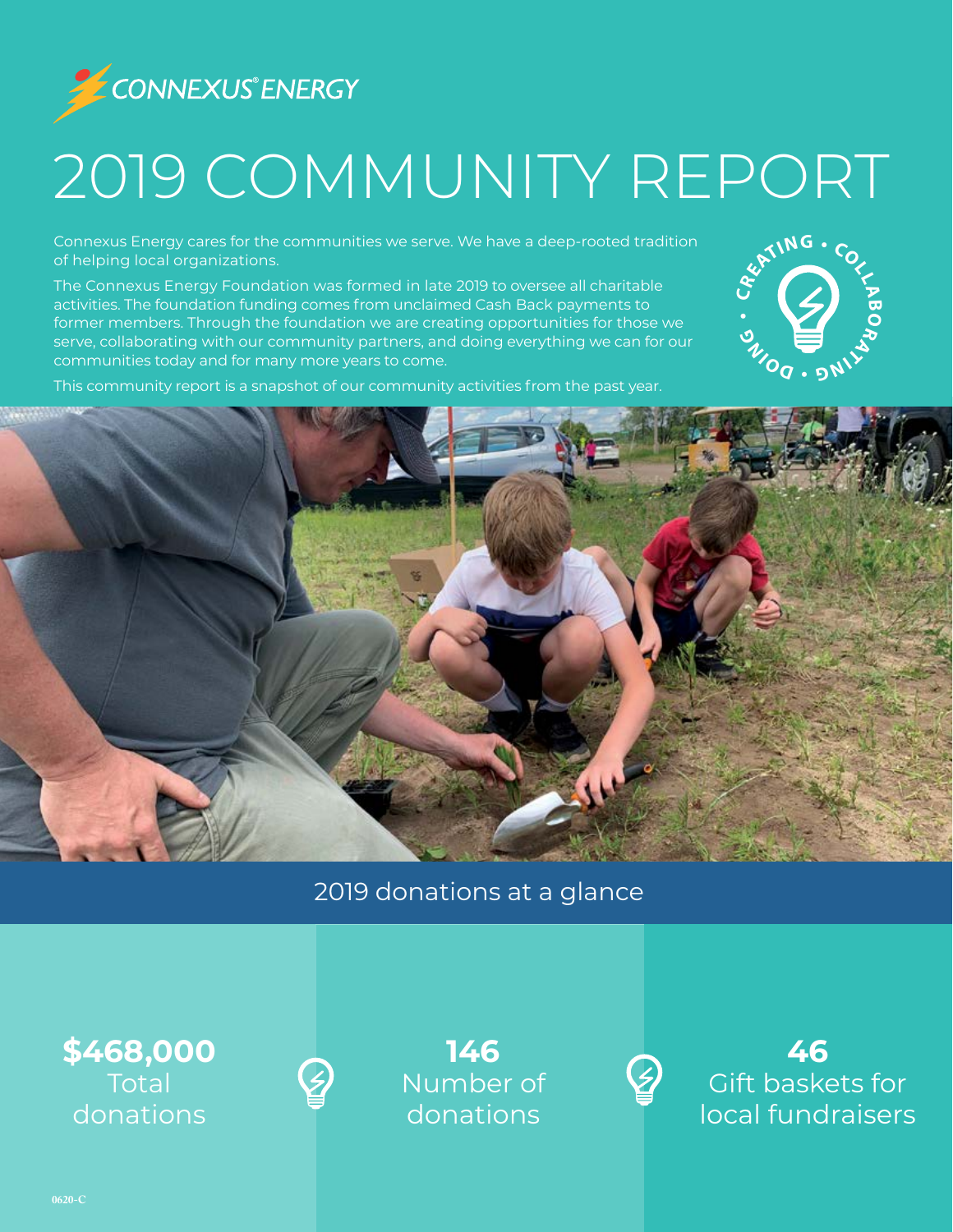# CREATING OPPORTUNITIES



Sometimes it all comes together. Our new partnership with Hope for the Community Food Shelf is a great example of creating, collaborating, and doing. We stepped in when we heard the Blaine organization was looking to expand and create a much-needed new food shelf at the Anoka Technical College. By collaborating and doing, we are helping students who are on tight budgets get the food they need.



Helping students achieve their dreams **\$86,000 in scholarships**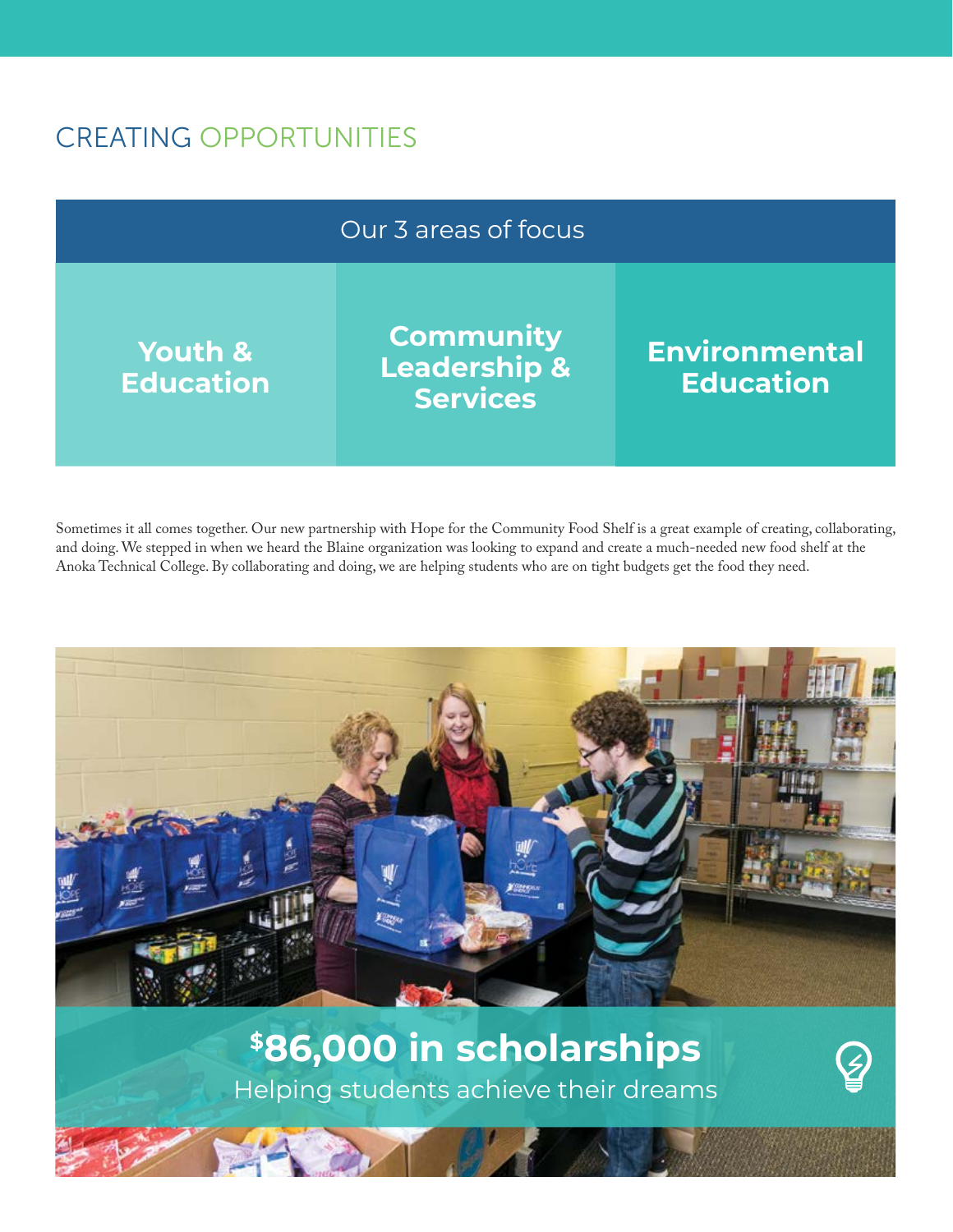# COLLABORATING WITH PURPOSE



The Minnesota Technology Corridor, a collaborative public-private initiative to attract tech companies to the north metro, is a multi-award winner. The collaboration between Connexus Energy and five cities, as well as Anoka and Washington counties and MetroNorth Chamber, has received several awards, including one from the Economic Development Association of Minnesota and the latest from the Association of Minnesota Counties.





When the Becker group, Farm Friends Barn, wanted to preserve an old barn that needed to be moved to a new location, Connexus was there to help. The barn will be used to educate kids about the importance of agriculture.



Our support of the Sherburne National Wildlife Refuge in Zimmerman helps preserve the 30,000+ acres of unspoiled open space. The refuge is known for its special habitats for migratory birds and acres of existing oak savanna.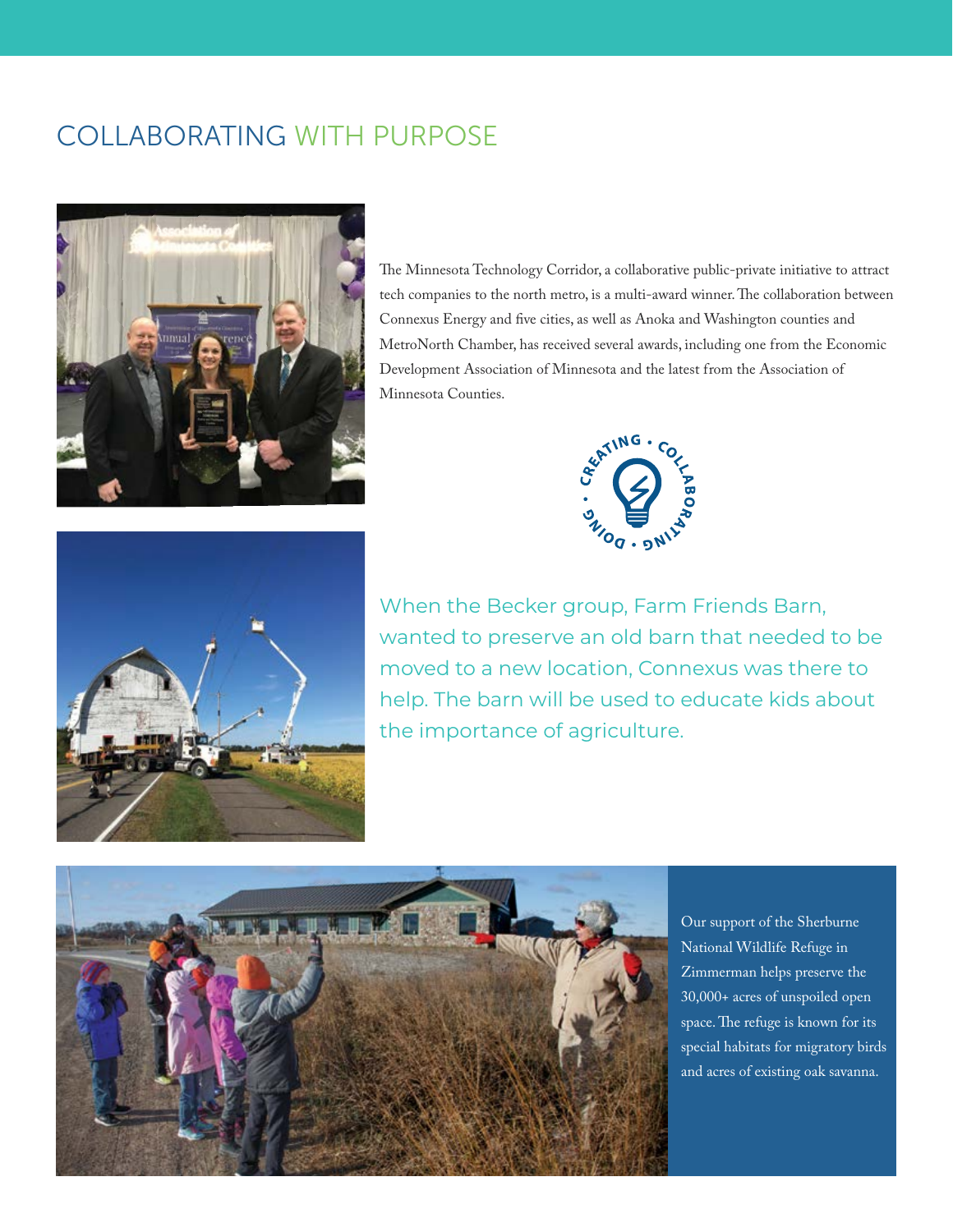#### DOING GOOD



Our sponsorship of Bunker Beach means discounted admission coupons for our members. Every year, the popular water park attracts thousands of our members.

*Photo credit :Anoka County Parks*



taking part in one of our 226 safety events and demonstrations.



promote Night to Unite, an annual event that strengthens the neighborhood communities.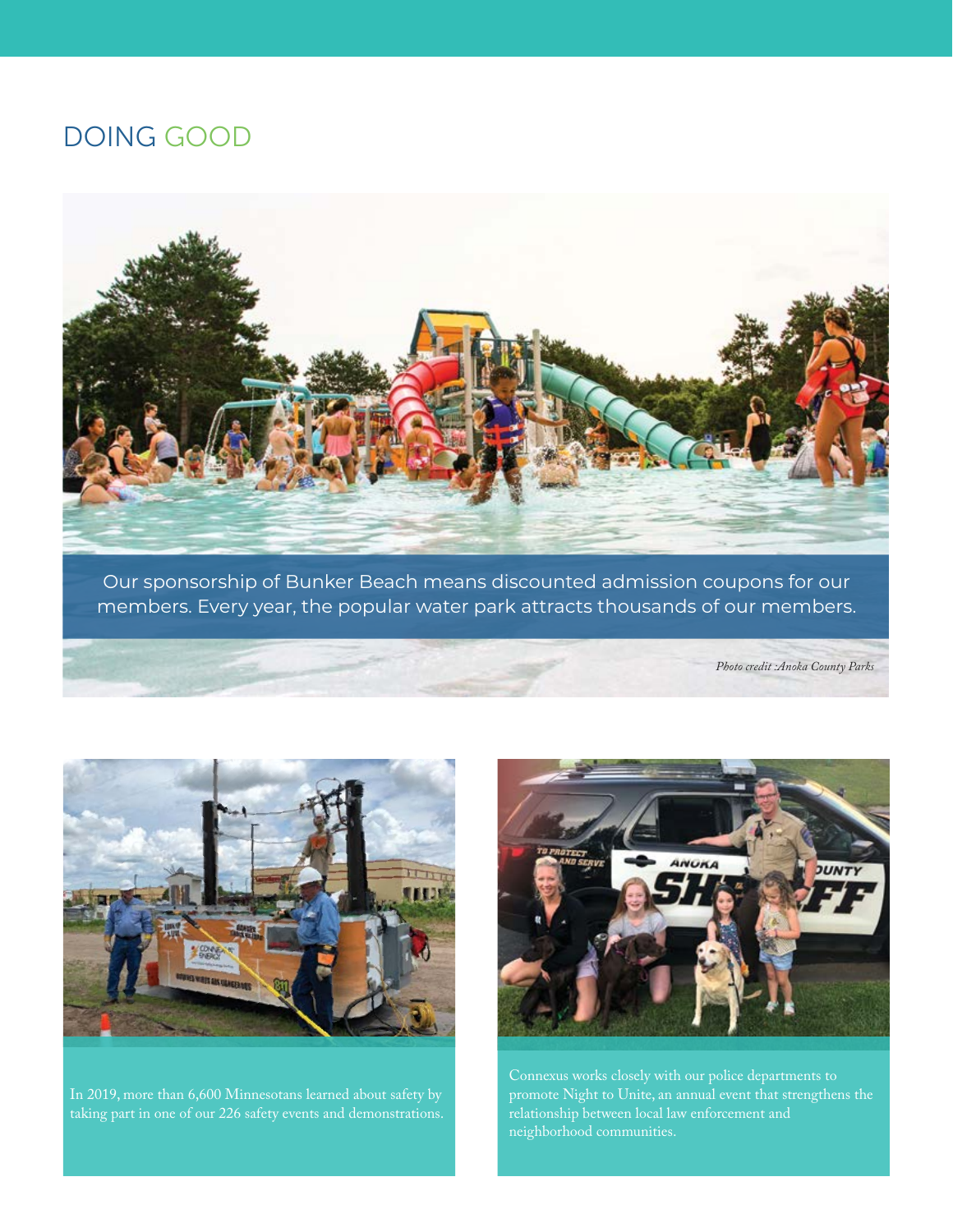

In 2019, Connexus Energy sponsored a new Twin Cities Public Television documentary, *We're in this together*. It features Anoka area veterans and their families as they share their stories and advice for coping with military deployment.



Connexus employees are doing their part in the community. From uniting together to raise funds for the United Way to packing lunches for Backpack Buddies, our employees volunteer their time to make a difference.